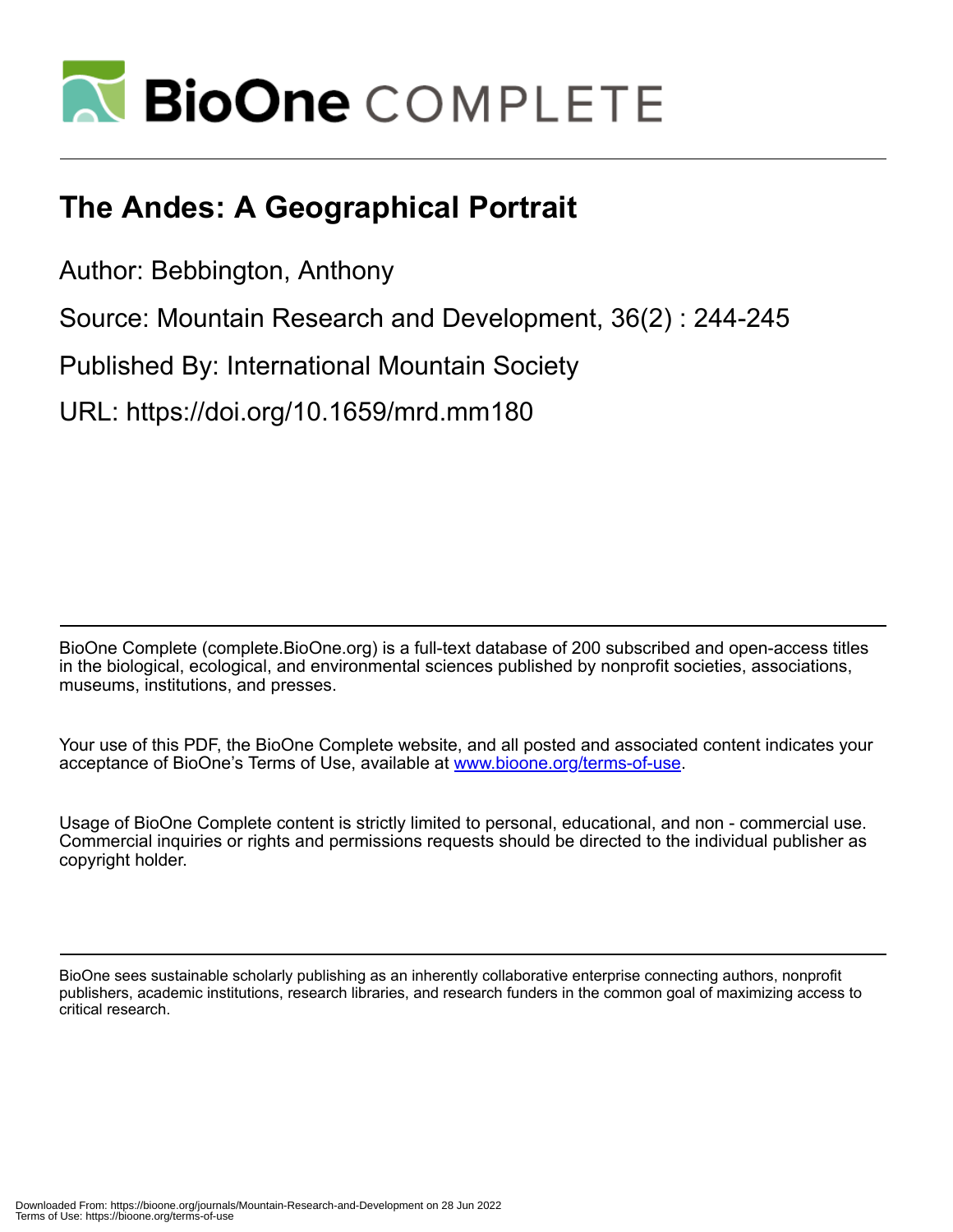#### Mountain Research and Development (MRD) and the contract of the contract of the MountainMedia

An international, peer-reviewed open access journal published by the International Mountain Society (IMS) www.mrd-journal.org

## The Andes: A Geographical Portrait

By Axel Borsdorf and Christoph Stadel. Translated by Brigitte Scott and Christoph Stadel. Cham, Switzerland: Springer International Publishing, 2015. xiv + 368 pp. US\$ 139.00. Also available as an e-book. ISBN 978-3-319-03529-1.

Axel Borsdorf and Christoph Stadel note that their "major motivation" for preparing their impressive work titled The Andes: A Geographical Portrait "was the realization that since the publication of the Geography of the Andes by Pedro Cunill … some 50 years ago, no comprehensive documentation of the Andes has been undertaken" (p v). The book that they have produced reflects the insights, observations, and passion that come from their many decades of work and travel in the Andes. The result is a text that is comprehensive, engaging, and above all colorful. Even though it is written primarily as a textbook, the book could easily grace any coffee table. The Andes is full of color photographs, maps, and diagrams, and in the time that we have been able to enjoy the book, it has regularly enticed us to pick it up, flick through its pages, and have a quick shot of the vibrancy, diversity, and complexities that underlie much of our passion for the region. This book not only conveys a lot of information about the Andes but also elicits a feel for the region.

Given that this book lies somewhere between a reference work and a textbook, we have taken the unusual step of writing this review from the perspective of two types of users: the professor and the undergraduate student. From each of these perspectives, the book has many strengths, together with a handful of limitations, that suggest how it might be used in conjunction with other materials.

The text is organized around 10 chapters. The introductory chapter provides a framework for the remainder of the book, in which landscape, spatial structure, and the natural environment are afforded particular importance for understanding the human and humanenvironmental geographies of the Andes. Chapter 2 further elaborates on the physical geography of the region, while chapter 3 addresses conservation and protected areas. Chapter 4 gives an overview of precolonial and colonial history, and the remaining 6 chapters address dimensions of the human geography of the Andes: ethnicity and demography, rural and urban settlement, regional economies, transport, geopolitical and cultural constructions of space, and development. The glossary of terms and reference list at the end of the book are helpful and comprehensive. However, the absence of an index is frustrating and means that the only way to explore the book is through the headings and subheadings of the contents pages. The translation from the original German (Borsdorf and Stadel 2013) is excellent.

There are many highlights to these chapters. Chapters 4, 5, and 9, for instance, do a fine job of showing how historically rooted ethnic hierarchies continue to shape social and spatial dynamics, as well as highlighting the contemporary and historical roles that indigenous groups play in Andean society and politics. Chapter 9 also introduces interesting discussions of religious spaces and places, a theme that is often absent from geographical texts. The authors strike a good balance between describing contemporary political, social, and economic arrangements and drawing attention to the ways in which they are changing and adapting in relation to modernization and globalization. The chapters convey a nuanced sense of "the Andes" as a region while revealing its remarkable internal diversity.

The book is more encyclopedic than it is analytical, and although implicit theoretical arguments appear in different places, this is not a book that provides a clear framework with which students can interpret and explain Andean geographies. Instead, the authors' strategy is to convey a great deal of empirical information; suggest the central importance of landscape, the natural environment, and spatial relationships for any effort to organize this data; and then let students work with that information to arrive at their own interpretations of stability and change in the region. There is much to be said for this approach, but it requires considerable time from students, and it runs the risk that they might get lost in the detail and find it hard to step back and identify broader patterns. At the least, it might have been helpful for each chapter to include a short summary outlining its most important implications and lessons. In addition, notwithstanding the volume of information presented, the book assumes at least some knowledge of the broader Latin American geographical, historical, and political context.

For the professor, all this means that while the book is a great teaching aid—in particular because the ample use of photos and images draws the student reader in—the text is not sufficient for a course on the Andes. It would have to be combined with other texts that are more theoretical in tone, as well as material laying out the broader Latin American and global context within which the Andes are embedded. While the authors introduce some of this material, there is not enough to provide the student with an adequate sense of the social and political economic relationships that have helped produce Andean geographies. Conversely, if the text were being used in a class on Andean physical geographies, it would have to be complemented with material that has a more deeply ecological and Earth system science orientation.